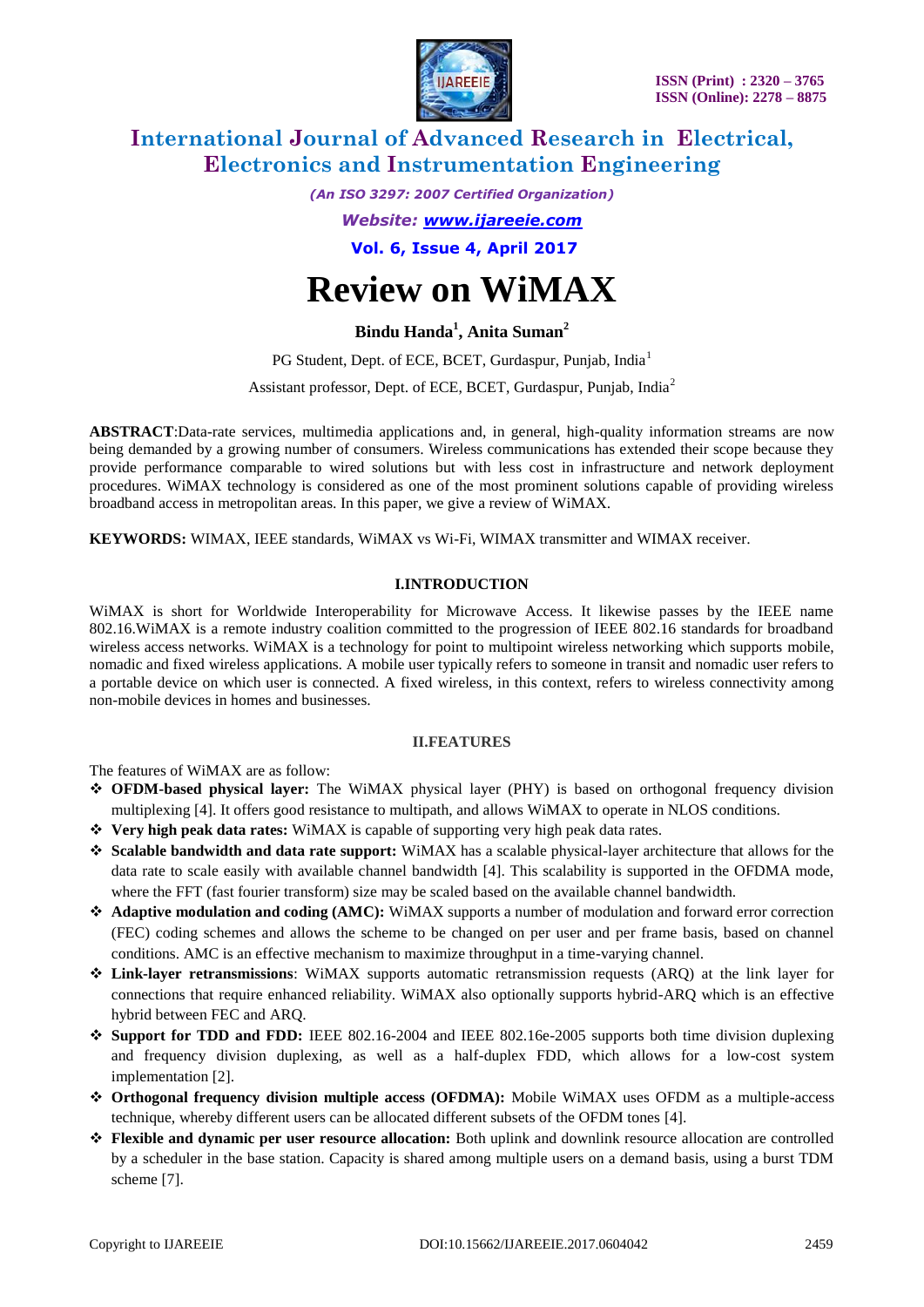

*(An ISO 3297: 2007 Certified Organization)*

*Website: [www.ijareeie.com](http://www.ijareeie.com/)*

### **Vol. 6, Issue 4, April 2017**

- **Support for advanced antenna techniques:** The WiMAX solution has a number of hooks built into the physicallayer design which allows for the use of multiple-antenna techniques, such as beamforming, space-time coding, and spatial multiplexing [4]. These schemes can be used to improve the overall system capacity and spectral efficiency by deploying multiple antennas at the transmitter and/or the receiver[2].
- **Quality-of-service support:** The WiMAX MAC layer has a connection-oriented architecture that is designed to support a variety of applications, including voice and multimedia services. The system offers support for constant bit rate, variable bit rate, real-time, and non-real-time traffic flows, in addition to best-effort data traffic [7]. WiMAX MAC is designed to support a large number of users, with multiple connections per terminal, each with its own QoS requirement.
- **Robust security:** WiMAX supports strong encryption and has a robust privacy and key-management protocol.
- **Support for mobility**: The mobile variant of the WiMAX supports roaming of mobile units within coverage area at high data rate speeds and without interruption in handovers [7].
- **IP-based architecture:** The WiMAX Forum has defined a reference network architecture that is based on an all-IP platform. [2]

### **III. COMPARISON OF WIMAX WITH WI-FI**

It turns out to be completely expected to develop conventions and frameworks which could supports vast scale networking with high data speeds as wireless networking tends to spread itself outside workplaces and houses. A few innovations for such wide gets to have been in the correspondences market, for example, 2G, 3G and 4G. There are, be that as it may, numerous tradeoffs in utilizing these advances on a bigger premise, for example, giving web or stream interactive media remotely. This is the reason another convention, named WiMAX was incepted. It is same like an extended technological term to Wi-Fi, but there are a few contrasts between these two protocols. The differences between these two protocols are as follow:

- **Shortened Term: Wi-Fi** stands for Wireless Fidelity and on the other hand **WiMAX** stands for worldwide interoperability for Microwave Access.
- **Official Release:** Wi-Fi was official released in the year 1997 and on the other hand WiMAX released in the year 2004.
- **IEEE standards:** Wi-Fi has been defined under IEEE802.11x standards where x refers to the various versions of Wi-Fi such as 802.11a, 802.11b, 802.11g and 802.11n and WiMAX has been defined under 802.16y standards where y refers to the various versions of WiMAX such as 802.16a, 802.16d and 802.16e some of the popular WiMAX versions.
- **Frequency Band:** Wi-Fi has been characterized under ISM bands where client needs to pay no additional charging for using those bands. On the differentiation, there is no bar on frequency usage in the WiMAX.
- **Range:** Wi-Fi based network can reach upto 100 meters and on the other hand WiMAX can reach upto 80-90 Kilometers.
- **Data transfer rates:** Wi-Fi has a data transfer rate upto 54mbps and WiMAX has a data transfer rate upto 75mbps. In WiMAX, Data transfer rates have more variation as larger distances are to be covered. [3]
- **Channel bandwidth:** Wi-Fi have a channel bandwidth of 20 MHz whereas WiMAX have a channel bandwidth ranges from 1.25 MHz to 20 MHz
- **Bandwidth Efficiency:** Bandwidth Efficiency of WiMAX is twice as compare to Wi-Fi.
- **Encryption Techniques:** Wi-Fi uses Advanced Encryption standard(AES) and RC4 as encryption techniques whereas WiMAX uses Triple Data Encryption Algorithm and Advanced Encryption Standards.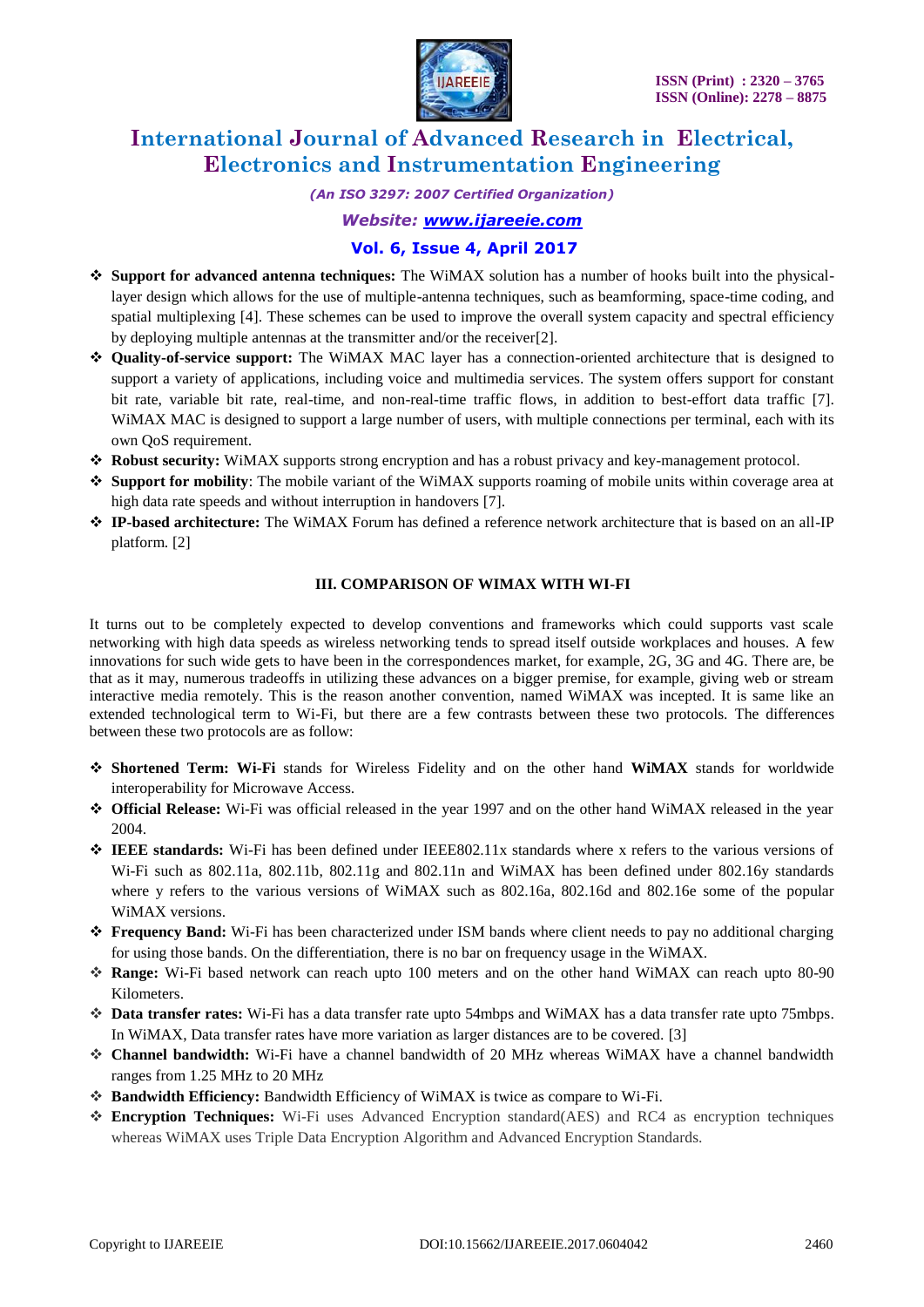

*(An ISO 3297: 2007 Certified Organization)*

*Website: [www.ijareeie.com](http://www.ijareeie.com/)*

### **Vol. 6, Issue 4, April 2017**

### **IV. IEEE802.16 Standards and Amendments**

Although the original 802.16 standard along with amendments a, b and c are aloof now, there are as yet many reports that are being utilized for characterizing and developing the 802.16 standard. Asummary of the major documents, including those that have been withdrawn is given below:

### **Table 1. Summary of the IEEE 802.16 standards [1]**

| <b>STANDARD /</b><br><b>AMENDMENT</b> | <b>COMMENTS</b>                                                                                                                                                                                                                                                                                                                                                                                                                                                                                                                            |
|---------------------------------------|--------------------------------------------------------------------------------------------------------------------------------------------------------------------------------------------------------------------------------------------------------------------------------------------------------------------------------------------------------------------------------------------------------------------------------------------------------------------------------------------------------------------------------------------|
| 802.16                                | Now withdrawn. This is the basic 802.16 standard that was released in 2001. It provided for basic high data<br>links at frequencies between 11 and 60 GHz.                                                                                                                                                                                                                                                                                                                                                                                 |
| 802.16a                               | Now withdrawn. This amendment addressed certain spectrum issues and enabled the standard to be used<br>at frequencies below the 11 GHz minimum of the original standard.                                                                                                                                                                                                                                                                                                                                                                   |
| 802.16b                               | Now withdrawn. It increased the spectrum that was specified to include frequencies between 5 and 6 GHz<br>while also providing for Quality of Service aspects.                                                                                                                                                                                                                                                                                                                                                                             |
| 802.16c                               | Now withdrawn. This amendment to 802.16 provided a system profile for operating between 10 and 66<br>GHz and provided more details for operations within this range. The aim was to enable greater levels of<br>interoperability.                                                                                                                                                                                                                                                                                                          |
| 802.16d<br>$(802.16 -$<br>2004)       | This amendment was also known as 802.16-2004 in view of the fact that it was released in 2004. It was a<br>major revision of the 802.16 standard and upon its release, all previous documents were withdrawn. The<br>standard / amendment provided a number of fixes and improvements to 802.16a including the use of 256<br>carrier OFDM. Profiles for compliance testing are also provided, and the standard was aligned with the<br>ETSI HiperMAN standard to allow for global deployment. The standard only addressed fixed operation. |
| 802.16e<br>$(802.16 -$<br>2005)       | This standard, also known as 802.16-2005 in view of its release date, provided for nomadic and mobile<br>use. With lower data rates of 15 Mbps against to 70 Mbps of 802.16d, it enabled full nomadic and mobile<br>use including handover.                                                                                                                                                                                                                                                                                                |
| 802.16f                               | Management information base                                                                                                                                                                                                                                                                                                                                                                                                                                                                                                                |
| 802.16g                               | Management plane procedures and services                                                                                                                                                                                                                                                                                                                                                                                                                                                                                                   |
| 802.16h                               | Improved coexistence mechanisms for license-exempt operation                                                                                                                                                                                                                                                                                                                                                                                                                                                                               |
| 802.16j                               | Multi-hop relay specification                                                                                                                                                                                                                                                                                                                                                                                                                                                                                                              |
| 802.16k                               | 802.16 bridging                                                                                                                                                                                                                                                                                                                                                                                                                                                                                                                            |
| 802.16m                               | Advanced air interface. This amendment is looking toth e future and it is anticipated it will provide data<br>rates of 100 Mbps for mobile applications and 1 Gbps for fixed applications. It will allow cellular, macro<br>and micro cell coverage, with currently there are no restrictions on the RF bandwidth although it is<br>expected to be 20 MHz or more.                                                                                                                                                                         |

### **V. BLOCK DIAGRAM OF WIMAX SYSTEM**

The block description of WiMAX physical layer is very diverse which consists of various blocks, works in conjunction with each other. The WiMAX is divided into two parts: the WiMAX transmitter and WiMAX receiver. The block diagram of WiMAX physical layer is as: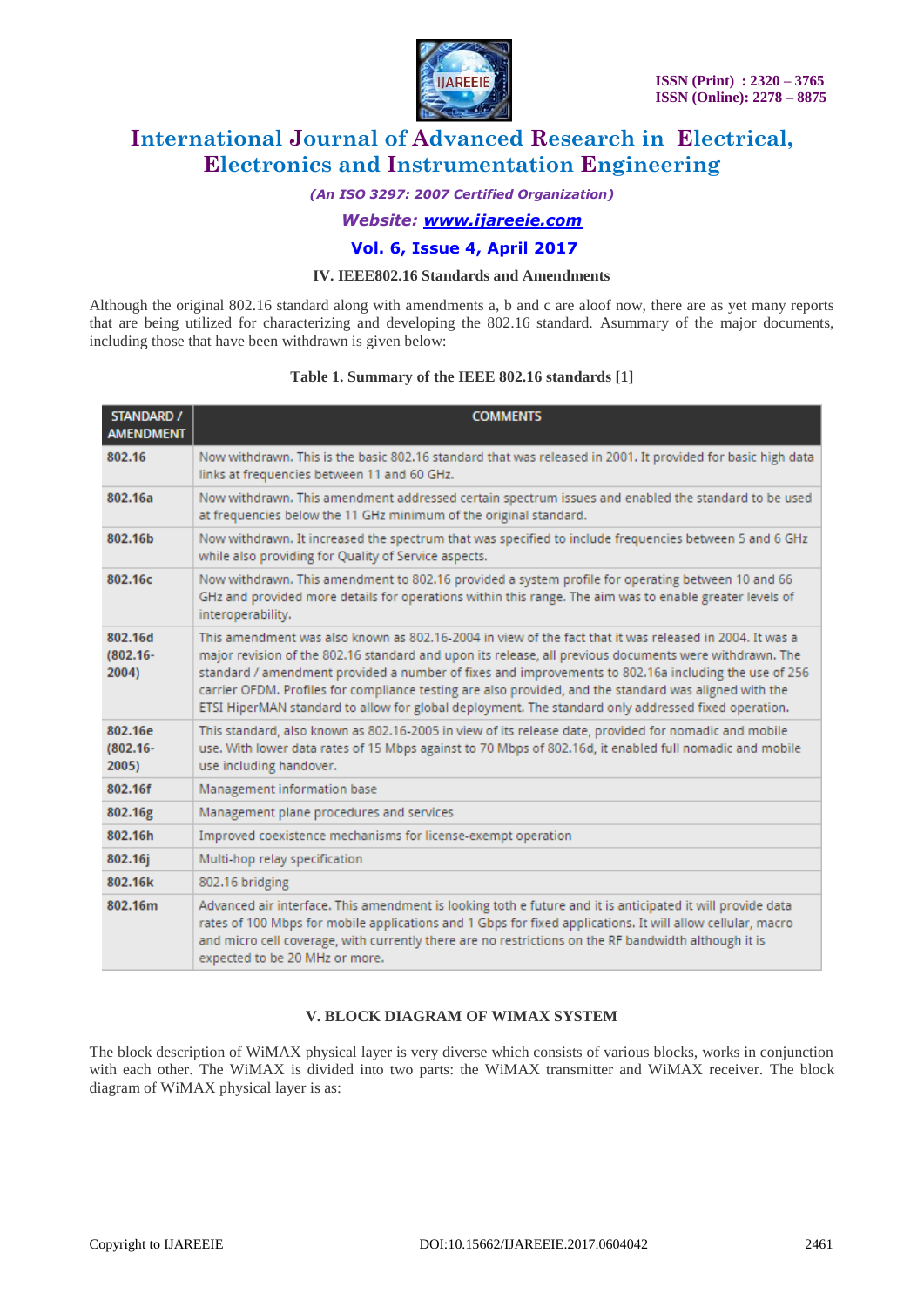

*(An ISO 3297: 2007 Certified Organization) Website: [www.ijareeie.com](http://www.ijareeie.com/)*

**Vol. 6, Issue 4, April 2017**



**Figure 1. Block Diagram of WiMAX system**

### **WiMAX Transmitter:**

**1. Randomizer:** Randomizer is the first block of WiMAX transmitter section where data from the source is randomized. Randomization is done to avoid long sequences of consecutive "ones" or "zeros". The randomized data are arranged in block format before passing through the encoder.The randomizer block consists of an XOR operation of the data to be randomized with a pseudo random sequence, generated by a Pseudo Random Binary Sequence (PRBS) generator [5]. The PRBS generator is reinitialized for each FEC block.Some common sequence generating polynomials are:

PRBS7 =  $x^7 + x^6 + 1$ PRBS15 =  $x^{15} + x^{14} + 1$ PRBS23 =  $x^{23} + x^{18} + 1$ PRBS31 =  $x^{31} + x^{28} + 1$ 

The 15 stage shift register with generator polynomial of  $X^{15}+X^{14}+1$  with XOR gates in feedback configuration is shown in figure as



**Figure 2. PRBS generator**

**2. FEC Encoder:**This is the most important block of WiMAX physical layer. The function of the FEC Encoder is to add redundancy in a controlled manner. This will improve the reliability of data[1].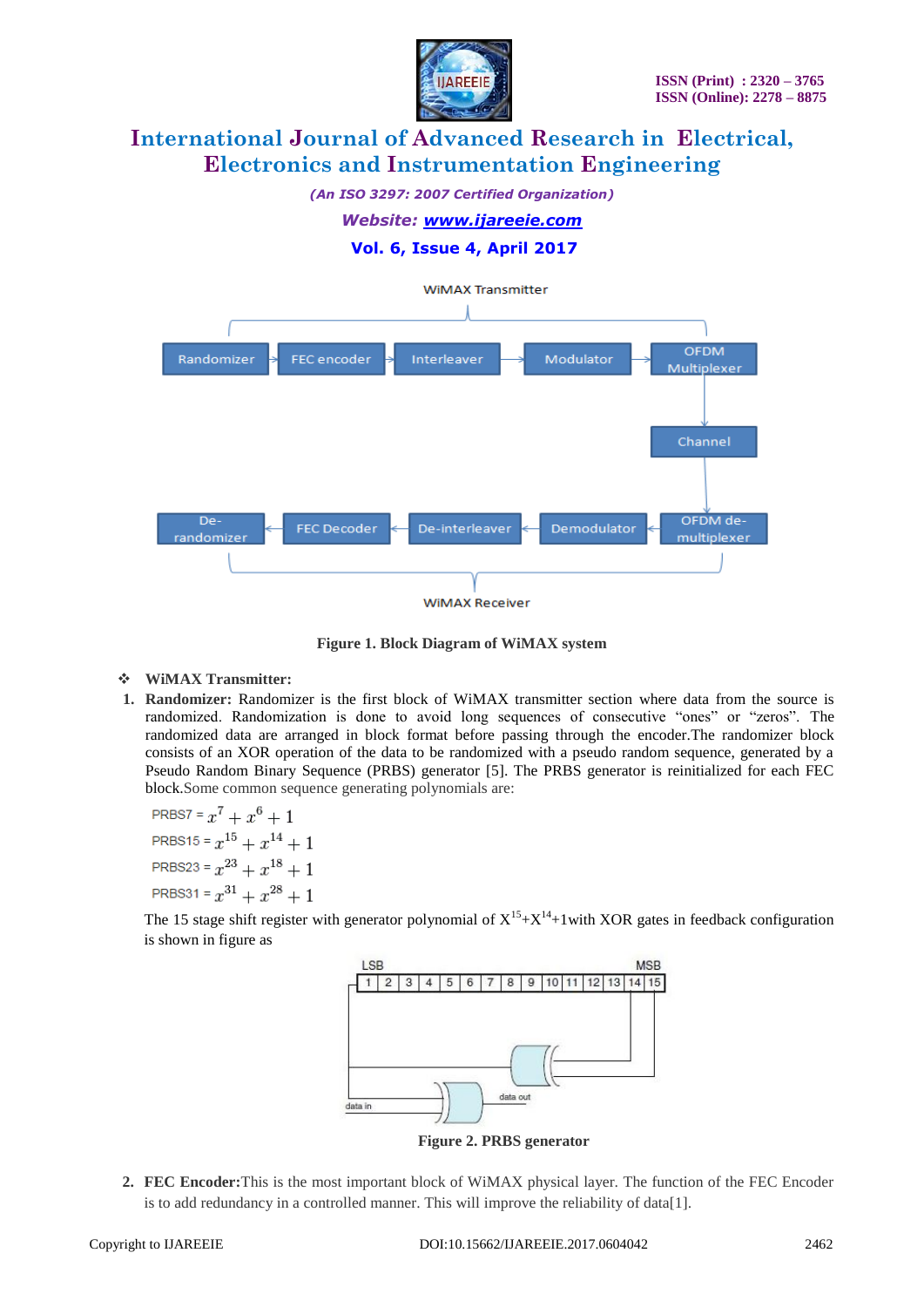

*(An ISO 3297: 2007 Certified Organization) Website: [www.ijareeie.com](http://www.ijareeie.com/)*

### **Vol. 6, Issue 4, April 2017**

### **Table 2.WiMAX Adaptive coding [2]**

| <b>Parameter</b> | <b>Downlink</b>                                    | <b>Uplink</b>                                         |
|------------------|----------------------------------------------------|-------------------------------------------------------|
|                  |                                                    |                                                       |
| Coding           | Mandatory: Convolutional codes at                  | Mandatory: Convolutional codes at                     |
|                  | rate 1/2, 2/3, 3/4, 5/6                            | rate $1/2$ , $2/3$ , $3/4$ , $5/6$                    |
|                  | Optional: Convolutional turbo codes                | Optional: Convolutional turbo codes at                |
|                  | at rate $1/2$ , $2/3$ , $3/4$ , $5/6$ ; repetition | rate $1/2$ , $2/3$ , $3/4$ , $5/6$ ; repetition codes |
|                  | codes at rate 1/2, 1/3, 1/6, LDPC, RS              | at rate $1/2$ , $1/3$ , $1/6$ , LDPC                  |
|                  | codes for OFDM-PHY                                 |                                                       |

**3. Interleaver:** Interleaving is done on encoded data at the output of FEC encoder. Interleaver is used to overcome very long sequences of errors or burst errors. The size of interleaving block depends upon the number of coded bits per encoded block size. The interleaving is performed using a two-step permutation process. In first permutation, the adjacent coded bits are mapped onto nonadjacent subcarriers[6] and is defined by the formula:

### **mk = (Ncbps/12)\*mod (K, 12) +floor(K/12)**

where mk= Index of coded bits after first permutation

Ncbps= number of coded bits per symbols

K= Index of coded bits before first permutation

In second permutation, the adjacent coded bits are mapped alternately onto less or more significant bits of the constellation [6]. It is defined by the formula as:

#### **s=ceil (Ncpc/2)**

#### **jk = s\*floor(mk/s)+(mk+Ncbps-floor(12\*mk/Ncbps))mod(s)**

where Ncpc= number of coded bits per carrier

jk= Index of coded bits after second permutation

**4. Modulator:** The next block is modulator after interleaver. WiMAX uses adaptive modulation where modulation changes depending upon the channel conditions [1].

### **Table 3. WiMAX Adaptive Modulation[2]**

| <b>Parameter</b>  | <b>Downlink</b>                                    | <b>Uplink</b>                          |
|-------------------|----------------------------------------------------|----------------------------------------|
| <b>Modulation</b> | BPSK, OPSK, 16-OAM, BPSK<br>optional for OFDMA-PHY | BPSK, QPSK, 16 QAM, 64 QAM<br>optional |

- **5. OFDM Multiplexer:**OFDM stands for orthogonal frequency division multiplexing. In this block, the modulated data which is in frequency domain is then converted into time domain by performing IFFT or IDFT on it. Cyclic prefix has been added with the time domain data to reduce inter-symbol interference (ISI). These time domain signals are then transmitted through the channel.
- ◆ **Channel:** Channel is the transmission medium over which the signal is transmitted.Air is the transmission medium for wireless communication. Different channels can be used in WiMAX physical layer like AWGN, Rayleigh fading channel, Rician fading channel,SUI or Nakagami channel.
- **WiMAX Receiver:**
- **1. OFDM De-multiplexer:**At the receiver side**,** cyclic prefix which is added at the transmitter for reducing ISI is removed.The received signal is converted into frequency domain using FFT or DFT algorithm. As OFDM symbol consists of data, pilots and a zero DC subcarrier with guard bands. Pilot carriers and data values are extracted over here.